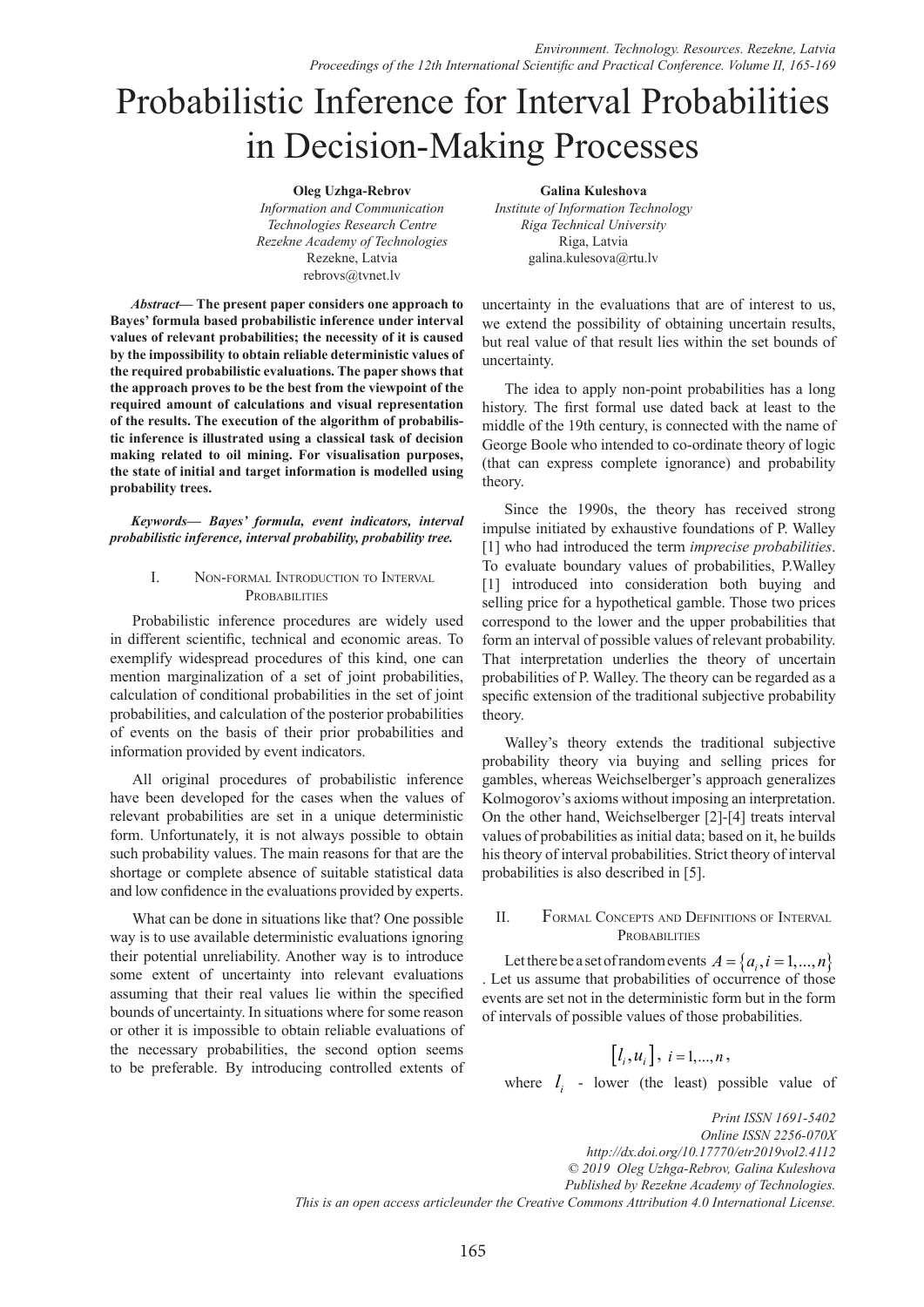probability  $p_i = p(a_i)$ ;  $u_i$  - upper (the largest) possible value of probability  $p_i = p(a_i)$ .

It is evident that while choosing one of the values  $p_i \in [l_i, u_i]$ ,  $i = 1, ..., n$  in a random or systematized way, we get a set of deterministic probabilistic evaluations  $\{p_i, i = 1,...,n\}$ . In [6], a set of all possible probabilities of this kind is determined as follows:

$$
P = \left\{ p_i \in p(A) / l_i \le p_i \le u_i, \forall i \right\},\tag{1}
$$

where  $p(A)$  denotes a set of all possible probabilistic evaluations defined in the set of random events *A*.

To avoid situations when  $P = \emptyset$ , boundary values of probabilistic intervals have to satisfy these restricting conditions:

$$
\sum_{i=1}^{n} l_i \le 1 \le \sum_{i=1}^{n} u_i \tag{2}
$$

Probabilistic intervals satisfying conditions (2) are called *proper* intervals in [6]. It is evident that in the tasks of interval probabilistic inference we should only use proper intervals.

In common case 
$$
p_i \ge l_i
$$
 and  $p_i \le u_i$ ,  $\forall a_i \in A$ . If  
\n
$$
l_i = \inf_{p_i \in \mathbf{P}} \text{ and } u_i = \sup_{p_i \in \mathbf{P}} \forall i,
$$
\n(3)

it means that deterministic values of probabilities can be selected over the whole interval  $[l_i, u_i]$ , also including its boundaries. In [5], probabilistic intervals satisfying (3) are called *reachable intervals*; whereas in [2]-[4], probabilities defined in the probabilistic intervals of general type are called *R -probabilities* but probabilities defined in the reachable intervals are called *F -probabilities with M structure.*

In [6], it is proved that for reachable probabilistic intervals these inequalities are valid:

$$
\sum_{j \neq i} l_j + u_i \leq 1, \ \forall i \tag{4}
$$

$$
\sum_{j \neq i} u_j + l_i \leq 1, \ \forall i \,.
$$

In [2]-[4], [6], algorithms are proposed for determining marginal interval probabilities and conditional interval probabilities in the set of joint interval probabilities. It should be noted that the algorithms described in [6] are simpler and more operable than those presented in [2]-[4].

### III. Interval Versions of Bayes' Formula

One specific interval version of Bayes' formula is proposed in [2]-[4]. Here, formula derivation is based on the simultaneous use of two concepts of interval probability: intuitive concept and canonical concept. The algorithm is quite complicated, is of rather artificial character and possesses limited operability; that is why, this version is not examined in the present paper.

A much more attractive version is an interval variant of Bayes' formula, which is based on the concept of generalised probabilistic intervals [7]-[8]. The presentation of the theory of generalised intervals can be found in [9]-[11], as well as in other works.

A classical interval is identified as a set of real numbers, while a generalized one is identified by means of predicates that are filled with real numbers, and its boundaries are not ordered in a conventional sense. The generalized interval  $x = [x, \overline{x}] \in KR$  is called proper if  $x \leq \overline{x}$ , and improper if  $x \geq \overline{x}$ . The set of proper intervals is denoted as  $IR = \left\{ \left[ \frac{x}{x}, \overline{x} \right] / \left[ \frac{x}{x} \right] \leq \overline{x} \right\}$ , but the set of improper intervals is denoted as  $\overline{IR} = \{ \left[ \underline{x}, \overline{x} \right], \underline{x} \ge \overline{x} \}$ . Operations on the generalised intervals are determined based on Kaucher's arithmetic. [12].

Two specific mathematical operations are defined in the set of generalized intervals:

$$
prox = \Big[ \min\left(\underline{x}, \overline{x}\right), \max\left(\underline{x}, \overline{x}\right) \Big]. \tag{6}
$$

The result of that operation is a proper generalised interval.

$$
imp\mathbf{x} = \left[ \max\left(\underline{x}, \overline{x}\right), \min\left(\underline{x}, \overline{x}\right) \right]. \tag{7}
$$

This operation yields an improper generalised interval. The operation that follows transforms a proper generalised interval into an improper generalised interval.

$$
dualx = [\overline{x}, \underline{x}]. \tag{8}
$$

Wang [7], [8] proposes this interval version of Bayes' formula:

$$
p(E_i/A) = \frac{p(A/E_i)p(E_i)}{\sum_{j=1}^n \text{dual}p(A/E_j)\text{dual}p(E_j)}
$$
(9)

where  $E_i$ ,  $i = 1, ..., n$ , - are mutually disjoint event

partitions in  $\Omega$ , and  $\sum_{j=1}^{n} p(E_j)$  in (8).  $\sum_{i=1}^{n} p(E_i) = 1$  $\sum_{j=1} P(\mathbf{\mu}_j)$ partitions in  $\Omega$ , and  $\sum_{j=1}^{n} p(E_j) = 1$ ; *dualp*(.) is defined in (8).

To simplify the calculations, this expression can be used:

$$
\sum_{j=1}^{n}dualp(A/E_{j})dualp(E_{j}) = \sum_{j=1}^{n}dual(p(A/E_{j})p(E_{j}))
$$
\n(10)

Let us consider a simple illustrative example of prob- abilistic inference in a task of decision making based on the interval version of Bayes' formula (9). As an example, a classical task of assessing the chances of oil presence on a specific site is described, provided that the prior evalu- ations of these chances are set, and conditional determin- istic evaluations of probabilities of the results of seismic exploration of the site are assigned. The following data are used as initial: a set of random events ("states of na-

ture")  $A = \{a_1, a_2\}$  where event  $a_1$  corresponds to real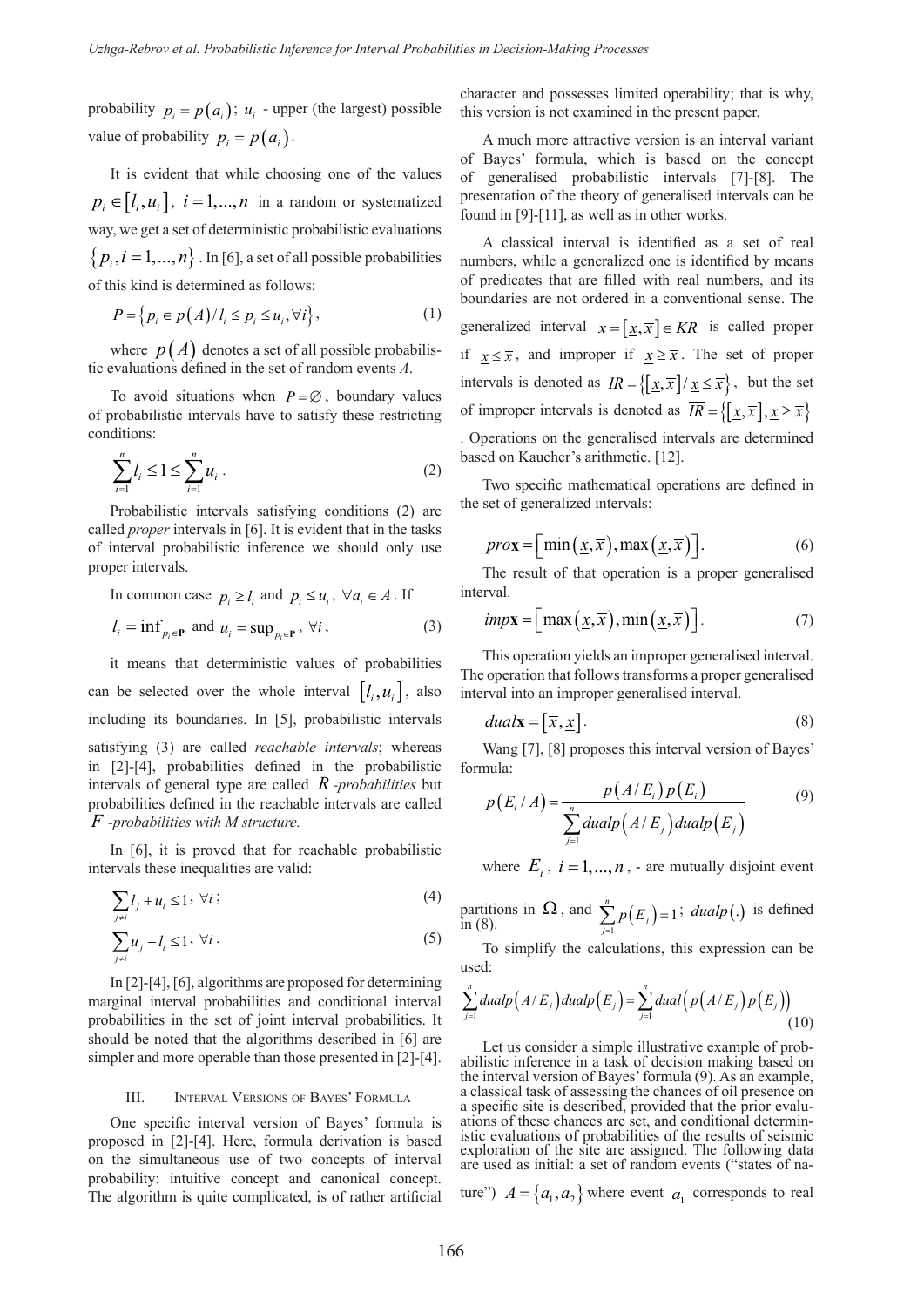presence of oil on the site, event  $a_2$  corresponds to real absence of oil on the site. Let us call events  $a_1$  and  $a_2$ *geological events*. Let us assume that based on the expert evaluation, these interval values of probabilities of the events were assigned:

$$
p(a_1) = [0.50, 0.70],
$$
  $p(a_2) = [0.30, 0.50].$ 

Let us assume that a manager of an oil mining company has made a decision to arrange seismic exploration of the site to re-evaluate the prior values of probabilities  $p(a_1)$ and  $p(a_2)$ . Let us denote a set of random events, outcomes of seismic exploration as  $B = \{b_1, b_2\}$  where  $b<sub>1</sub>$  is an outcome indicating the presence of oil on the site but  $b_2$  is an outcome indicating the absence of oil on the site. Let us call events  $b_1$  and  $b_2$  *seismic events*.

The specifics of a seismic exploration is that it can both confirm real presence or absence of oil on a site, and produce erroneous results, i.e., to show the presence of oil when it is missing in reality or to show the absence of oil when it is really present. Let us introduce this system of denotations:

 $b_1/a_1$  - seismic exploration has confirmed real presence of oil on the site;

 $b_2/a_1$  - seismic exploration has erroneously indicated the lack of oil on the site, though in reality oil is present;

 $b_1/a_2$  - seismic exploration has erroneously indicated the presence of oil on the site, though in reality oil is not present on the site;



Geological events Seismic events

 $b_2/a_2$  - seismic exploration has confirmed real absence of oil on the site.

Let there be set these interval values of conditional probabilities:

$$
p(b_1/a_1) = [0.70, 0.90], p(b_1/a_2) = [0.10, 0.30]
$$
  
 $p(b_2/a_1) = [0.10, 0.30], p(b_2/a_2) = 0.70, 0.90.$ 

As can easily be seen, these values are reachable values according to conditions (4) and (5). Actually, here we are not interested in conditional probabilities of the results of seismic study depending on the presence or lack of oil at a site,  $p(b_i/a_i)$ ,  $i, j = 1, 2$ ; instead, we are interested in conditional probabilities  $p(a_i/b_i)$ ,  $i, j = 1, 2$  of the presence or lack of oil on a specific site depending on the results of a seismic exploration.

The task in this example is to calculate the posterior probabilities  $p(a_i/b_i)$ ,  $i, j = 1, 2$ , based on the information available. The initial state of information in the form of a probability tree is shown in Fig. 1.

Probabilities of the outcomes are calculated by multiplying the probabilities related to the tree branches leading to the given outcome. The calculated values of these probabilities are given in the end positions of probability tree in Fig. 1. Now all the necessary and sufficient information is available to calculate the required values of the posterior probabilities.

Event  $b_1$  can occur jointly with event  $a_1$  (outcome (1)), and jointly with event  $a_2$  (outcome (3)). Therefore, the total probability of event  $b<sub>i</sub>$  can be calculated as follows:

$$
p'(b_1) = p(1) + p(3) = [0.35, 0.63] + [0.03, 0.15] = [0.38, 0.78]
$$

Fig. 1. Initial state of information in the task of oil mining.

Event  $b_2$  can occur jointly with event  $a_1$  (outcome (2)) and with event  $a_2$  (outcome (4)). That is why,

$$
p'(b_2) = p(2) + p(4) = [0.05, 0.21] + [0.21, 0.45] = [0.26, 0.66]
$$

The values  $p'(b_1)$  and  $p'(b_2)$  would be the values of denominators in the classic Bayes' formula should all

the values in the above example be set in unambiguous deterministic form. However, in reality we deal with interval values of probabilities; due to that, we have to utilize values  $dualp'(b<sub>1</sub>)$  and  $dualp'(b<sub>2</sub>)$ . Let us determine these values using (10).

$$
p''(b_1) = dualp'(b_1) = dual[0.38, 0.78] = [0.78, 0.38]
$$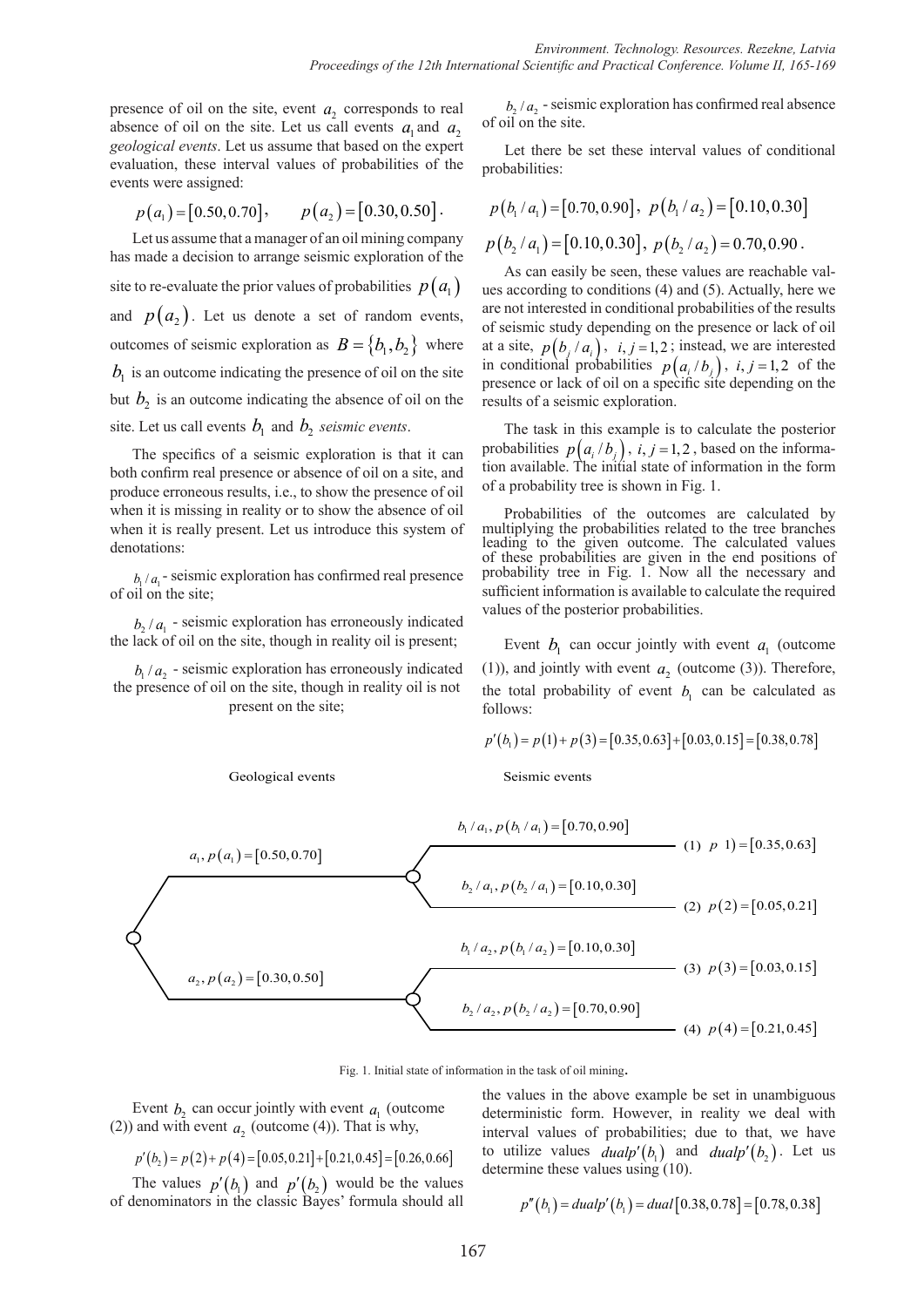$$
p''(b_2) = dualp'(b_2) = dual[0.26, 0.66] = [0.66, 0.26]
$$

Let us calculate the required values of the posterior probabilities using (9) and taking into account (10).

$$
p(a_1/b_1) = \frac{p(b_1/a_1) p(b_1)}{\text{dualp}\left(p(b_1/a_1) p(b_1) + p(b_1/a_2) p(b_2)\right)} = \frac{p(1)}{p''(b_1)} = \frac{[0.35, 0.63]}{[0.78, 0.38]} = \frac{[0.35, 0.63]}{[0.38, 0.78]} = [0.92, 0.81]
$$

The remaining calculations will be done by analogy.

$$
p(a_2/b_1) = \frac{p(3)}{p''(b_1)} = \frac{[0.03, 0.15]}{[0.78, 0.38]} = \frac{[0.03, 0.15]}{0.38, 0.78} = [0.08, 0.19]
$$
  

$$
p(a_1/b_2) = \frac{p(2)}{p''(b_2)} = \frac{[0.05, 0.21]}{[0.66, 0.26]} = \frac{[0.05, 0.21]}{0.26, 0.66} = [0.19, 0.32]
$$
  

$$
p(a_2/b_2) = \frac{p(4)}{p''(b_2)} = \frac{[0.21, 0.45]}{[0.66, 0.26]} = \frac{[0.21, 0.45]}{0.26, 0.66} = [0.81, 0.68]
$$
  
Seismic events

For values  $p(a_1/b_1)$  and  $p(a_2/b_2)$ , we have obtained improper intervals. This result is absolutely correct from the viewpoint of the theory of generalised intervals; however, it is incorrect from the position of common sense. To get the correct result, we simply invert these improper interval using (6). As a result, we have

$$
p(a_1/b_1) = [0.81, 0.92], p(a_1/b_2) = [0.19, 0.32],
$$
  

$$
p(a_2/b_1) = [0.08, 0.19], p(a_2/b_2) = [0.68, 0.81].
$$

It is easy to see that the resulting intervals are reachable intervals. The check for reachability has to be made for pairs of intervals  $p(·/b)$  and  $p(·/b)$ .

The target state of information in the form of a probability tree is represented in Fig. 2.

#### Geological events



#### Fig. 2. Target state of information in the task of oil mining.

#### IV. Conclusions

The use of interval probabilistic values is aimed at modelling uncertainties regarding these values in a specific way. In the past decades, multiple variants of procedures of probabilistic inference at interval values of relevant probabilities have been proposed. The present paper shows that the most appropriate interval version of Bayes' formula is the version proposed in [7]-[8]. Utilization of the concept of generalised probability intervals helps to simplify the necessary calculations. This version is logically validated and does not require application of complicated concepts as it takes place in Weichselberger version [2]-[4]. The shortcoming of the considered technique is that when calculating the posterior values of probabilities, improper intervals of those values might be obtained. This shortcoming, however, can be easily overcome by means of simple inverting of improper probabilistic intervals.

Probabilistic inference under interval values has found wide application in different fields of science and technology. A considerable number of publications on this topic can evidence this. Out of numerous publications, paper [13] should be mentioned which presents a qualitative review on application of imprecise

values in engineering. Papers [14]-[16] provide examples of application of interval values of probability in the processes of decision analysis and choice.

The use of procedures of interval probabilistic inference seems to be prospective in tasks of ecological risk assessment and making decisions related to the protection of the environment since a significant degree of uncertainty of initial information is characteristic of this research area.

#### **REFERENCES**

- [1] P. Walley, Statistical Reasoning with Imprecise Probabilities, London: Chapman and Hall, 1991.
- [2] K. Weichselberger, The Theory of Interval-Probability as a Unifying Concept for Uncertainty:1<sup>st</sup> Int. Symposium on Imprecise Probabilities and Their Application, 29 June – 2 July, 1999, Ghent, Belgium. 1999, 9 p.
- [3] K. Weichselberger and Th. Augustin. On the Symbiosis of Two Concepts of Conditional Interval Probability. In J. Bernard, T. Seidenfeld, and M. Zaffalon (Editors), ISIPTA'03, Waterloo: Carleton Scientific, 2003, pp. 608 – 630.
- [4] K. Weichselberger, Elementare Grundbegriffe einer allgemeinen Wahrscheinlichkeitsrechnung I – Intervallwahrscheinlichkeitn als umfassendes Konzept. In cooperation with T. Augustin and Wallner A., Heidelberg: Physica, 2001.
- [5] V. Kuznetsov, Interval Statistical Models. Moscow: Radio i Svyaz Publishers, 1991. (In Russian)